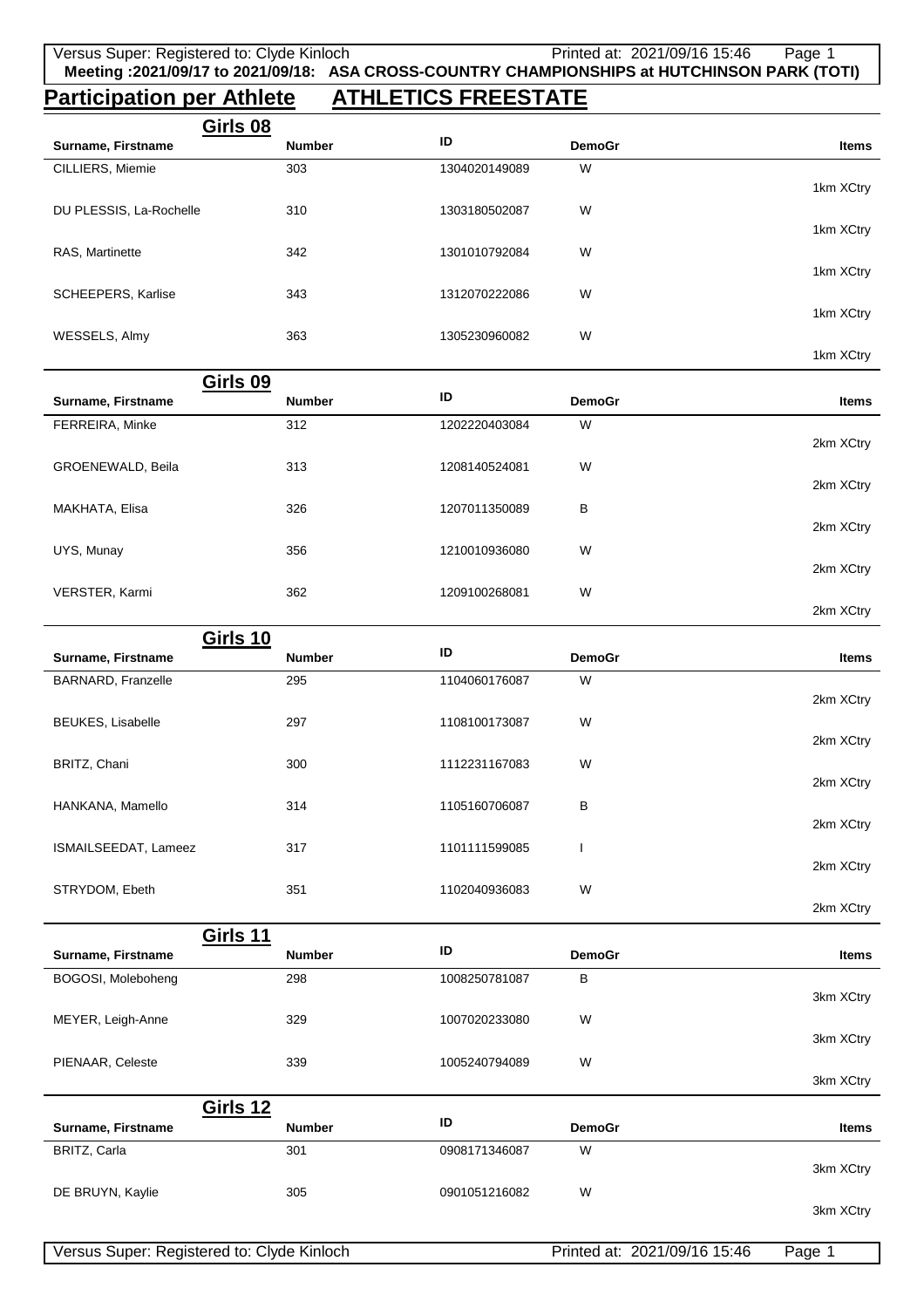| Versus Super: Registered to: Clyde Kinloch |                                  |               |                    | Printed at: 2021/09/16 15:46<br>Page 2<br>Meeting: 2021/09/17 to 2021/09/18: ASA CROSS-COUNTRY CHAMPIONSHIPS at HUTCHINSON PARK (TOTI) |
|--------------------------------------------|----------------------------------|---------------|--------------------|----------------------------------------------------------------------------------------------------------------------------------------|
| MAKHATA, Agnes                             | 327                              | 0908251369082 | В                  |                                                                                                                                        |
| MOAHLA, Palesa                             | 330                              | 0908080437084 | B                  | 3km XCtry                                                                                                                              |
| NYAPOTSE, Nthabiseng                       | 338                              | 0903220910082 | В                  | 3km XCtry                                                                                                                              |
|                                            |                                  |               |                    | 3km XCtry                                                                                                                              |
| STRYDOM, Mika-Leigh                        | 352                              | 0907170216085 | W                  | 3km XCtry                                                                                                                              |
|                                            | <u>Girls 13</u>                  | ID            |                    |                                                                                                                                        |
| Surname, Firstname                         | <b>Number</b>                    |               | <b>DemoGr</b>      | Items                                                                                                                                  |
| ARANGIES, Magdelena                        | 294                              | 0811280198086 | B                  | 3km XCtry                                                                                                                              |
| DE VILLIERS, Johanka                       | 307                              | 0808110459081 | W                  | 3km XCtry                                                                                                                              |
| LAMPRECHT, Emmelize                        | 321                              | 0802290754089 | W                  |                                                                                                                                        |
| LOOTS, Marne                               | 322                              | 0806230132086 | W                  | 3km XCtry                                                                                                                              |
| MASHESHE, Botle                            | 328                              | 0809120513084 | B                  | 3km XCtry                                                                                                                              |
|                                            |                                  |               |                    | 3km XCtry                                                                                                                              |
| SELEPE, Moleboheng                         | 345                              | 0802140076083 | B                  | 3km XCtry                                                                                                                              |
|                                            | <b>Girls 14</b>                  | ID            |                    |                                                                                                                                        |
| Surname, Firstname<br>BRITZ, Mieke-Louise  | <b>Number</b><br>299             | 0701190306087 | <b>DemoGr</b><br>W | <b>Items</b>                                                                                                                           |
|                                            |                                  |               |                    | 4km XCtry                                                                                                                              |
| CILLIERS, Cara                             | 302                              | 0703160168083 | W                  | 4km XCtry                                                                                                                              |
| STEYNBERG, Andrea                          | 347                              | 0701150370081 | W                  | 4km XCtry                                                                                                                              |
| VAN AARDT, Catherine                       | 357                              | 0706180155089 | W                  |                                                                                                                                        |
| VAN ROOYEN, Carise                         | 359                              | 0706141282080 | W                  | 4km XCtry                                                                                                                              |
| VAN STADEN, Inge                           | 360                              | 0704170318080 | W                  | 4km XCtry                                                                                                                              |
|                                            |                                  |               |                    | 4km XCtry                                                                                                                              |
| Surname, Firstname                         | <b>Girls 15</b><br><b>Number</b> | ID            | <b>DemoGr</b>      | Items                                                                                                                                  |
| SEKOTO, Lerato                             | 344                              | 0611231353083 | В                  |                                                                                                                                        |
|                                            | 346                              | 0605150265086 | W                  | 4km XCtry                                                                                                                              |
| STEYN, Tiane                               |                                  |               |                    | 4km XCtry                                                                                                                              |
| STOCKENSTROM, Carle                        | 350                              | 0604290193084 | W                  | 4km XCtry                                                                                                                              |
| STUFFET, Kelebogile                        | 353                              | 0608241472083 | В                  | 4km XCtry                                                                                                                              |
| TREDOUX, Carissa                           | 355                              | 0608140144080 | W                  |                                                                                                                                        |
|                                            |                                  |               |                    | 4km XCtry                                                                                                                              |
| Surname, Firstname                         | <b>Girls 16</b><br><b>Number</b> | ID            | <b>DemoGr</b>      | Items                                                                                                                                  |
| DE BRUYN, Joane                            | 304                              | 0503100163081 | W                  | 4km XCtry                                                                                                                              |
| DE KLERK, Alexandra                        | 306                              | 0512231448089 | W                  |                                                                                                                                        |
|                                            |                                  |               |                    | 4km XCtry                                                                                                                              |
| Versus Super: Registered to: Clyde Kinloch |                                  |               |                    | Printed at: 2021/09/16 15:46<br>Page 2                                                                                                 |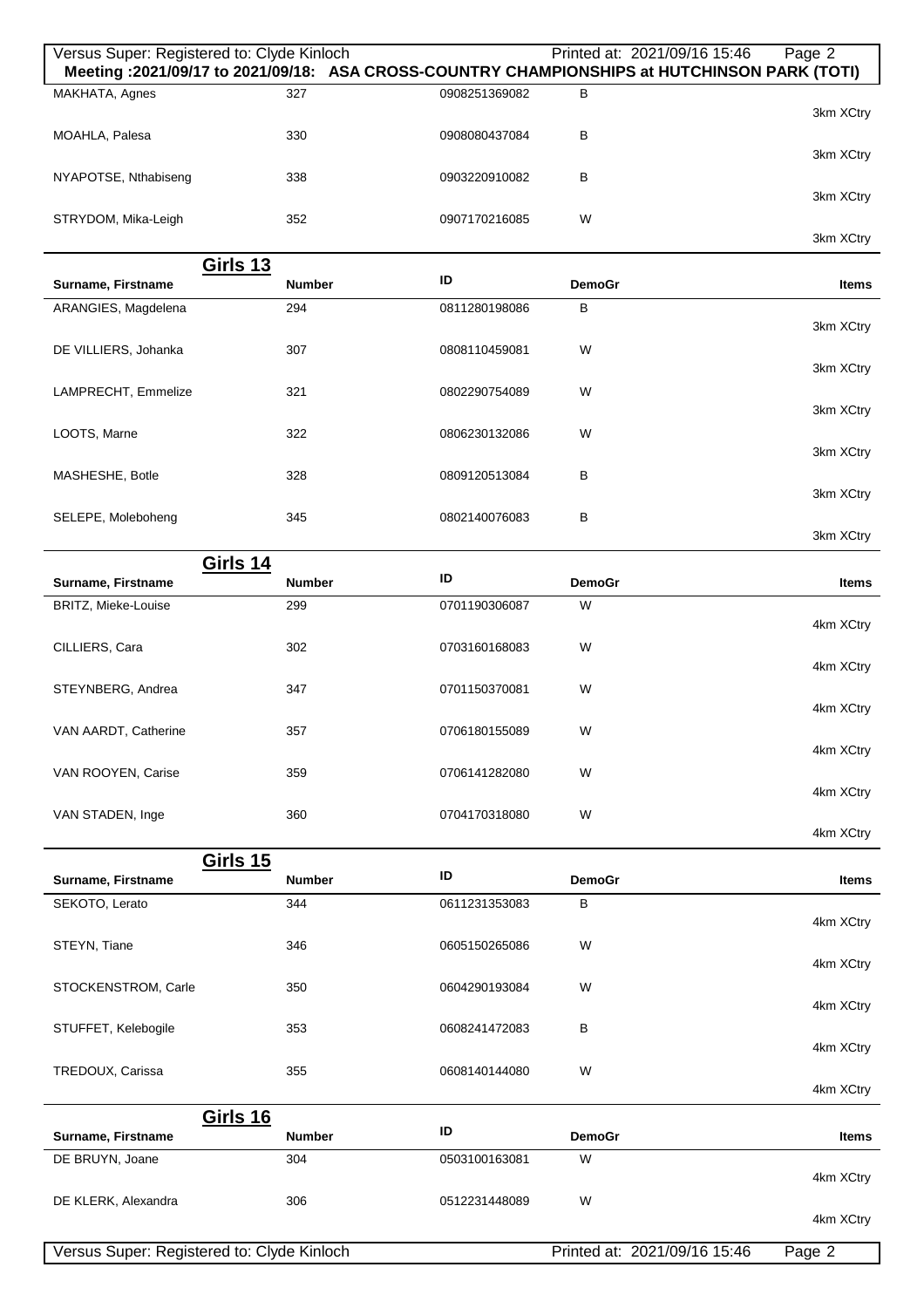| Versus Super: Registered to: Clyde Kinloch<br>Meeting : 2021/09/17 to 2021/09/18: ASA CROSS-COUNTRY CHAMPIONSHIPS at HUTCHINSON PARK (TOTI) |                      |               |                    | Printed at: 2021/09/16 15:46 | Page 3       |
|---------------------------------------------------------------------------------------------------------------------------------------------|----------------------|---------------|--------------------|------------------------------|--------------|
| HAYES, Hanné                                                                                                                                | 315                  | 0503020212083 | W                  |                              |              |
|                                                                                                                                             |                      |               |                    |                              | 4km XCtry    |
| PLAATJIE, Zandile                                                                                                                           | 340                  | 0510021044084 | C                  |                              | 4km XCtry    |
| ZWAHLEN, Danika                                                                                                                             | 364                  | 0506140201084 | W                  |                              |              |
|                                                                                                                                             |                      |               |                    |                              | 4km XCtry    |
| Girls 17                                                                                                                                    |                      | ID            |                    |                              |              |
| Surname, Firstname<br>ENSLIN, Elana                                                                                                         | <b>Number</b><br>311 | 0404050141088 | <b>DemoGr</b><br>W |                              | Items        |
|                                                                                                                                             |                      |               |                    |                              | 4km XCtry    |
| JULIE, Nomhle                                                                                                                               | 319                  | 0406081032087 | В                  |                              |              |
|                                                                                                                                             |                      |               |                    |                              | 4km XCtry    |
| PUNT, Jakolien                                                                                                                              | 341                  | 0409250065086 | W                  |                              | 4km XCtry    |
| STEYNBERG, Ella                                                                                                                             | 348                  | 0411070147086 | W                  |                              |              |
|                                                                                                                                             |                      |               |                    |                              | 4km XCtry    |
| VAN DER MERWE, Mianette                                                                                                                     | 358                  | 0407210200082 | W                  |                              | 4km XCtry    |
| <b>Girls 19</b>                                                                                                                             |                      |               |                    |                              |              |
| Surname, Firstname                                                                                                                          | <b>Number</b>        | ID            | <b>DemoGr</b>      |                              | Items        |
| DIKOKO, Tsholofelo                                                                                                                          | 308                  | 0305111064088 | в                  |                              |              |
| HEYMANS, Aluscha                                                                                                                            | 316                  | 0311250066082 | W                  |                              | 6km XCtry    |
|                                                                                                                                             |                      |               |                    |                              | 6km XCtry    |
| MABASO, Karabo                                                                                                                              | 323                  | 0212180350085 | в                  |                              |              |
|                                                                                                                                             |                      |               |                    |                              | 6km XCtry    |
| MACHELI, Modiehi                                                                                                                            | 324                  | 0306010133081 | в                  |                              | 6km XCtry    |
| NEL, Mianda                                                                                                                                 | 336                  | 0310170100088 | W                  |                              |              |
|                                                                                                                                             |                      |               |                    |                              | 6km XCtry    |
| <b>Women 23</b><br>Surname, Firstname                                                                                                       | <b>Number</b>        | ID            | <b>DemoGr</b>      |                              | <b>Items</b> |
| DU PLESSIS, Ina                                                                                                                             | 309                  | 0210090188082 | W                  |                              |              |
|                                                                                                                                             |                      |               |                    |                              | 4km XCtry    |
| JANSE VAN RENSBURG, Friedl                                                                                                                  | 318                  | 9809100031082 | W                  |                              |              |
| STEYNBERG, Nadia                                                                                                                            | 349                  | 0201030098085 | W                  |                              | 4km XCtry    |
|                                                                                                                                             |                      |               |                    |                              | 4km XCtry    |
| Women 25                                                                                                                                    |                      |               |                    |                              |              |
| Surname, Firstname                                                                                                                          | <b>Number</b>        | ID            | <b>DemoGr</b>      |                              | Items        |
| BEKKER, Joanine                                                                                                                             | 296                  | 8912120057086 | W                  |                              | 4km XCtry    |
| KARREEBOS, Refiloe                                                                                                                          | 320                  | 9707010723089 | в                  |                              |              |
|                                                                                                                                             |                      |               |                    |                              | 4km XCtry    |
| MOKOENA, Dineo                                                                                                                              | 331                  | 9809210922089 | В                  |                              | 4km XCtry    |
| MOLOTSANE, Kesa                                                                                                                             | 332                  | 9201080829083 | В                  |                              |              |
|                                                                                                                                             |                      |               |                    |                              | 10km XCtry   |
| MULDER, Lizandre                                                                                                                            | 335                  | 9705130190080 | W                  |                              |              |
| NKOALA, Mpho                                                                                                                                | 337                  | 9610040318088 | в                  |                              | 4km XCtry    |
|                                                                                                                                             |                      |               |                    |                              | 4km XCtry    |
| SWANEPOEL, Maryna                                                                                                                           | 354                  | 8607240003081 | W                  |                              |              |
|                                                                                                                                             |                      |               |                    |                              | 10km XCtry   |
| Versus Super: Registered to: Clyde Kinloch                                                                                                  |                      |               |                    | Printed at: 2021/09/16 15:46 | Page 3       |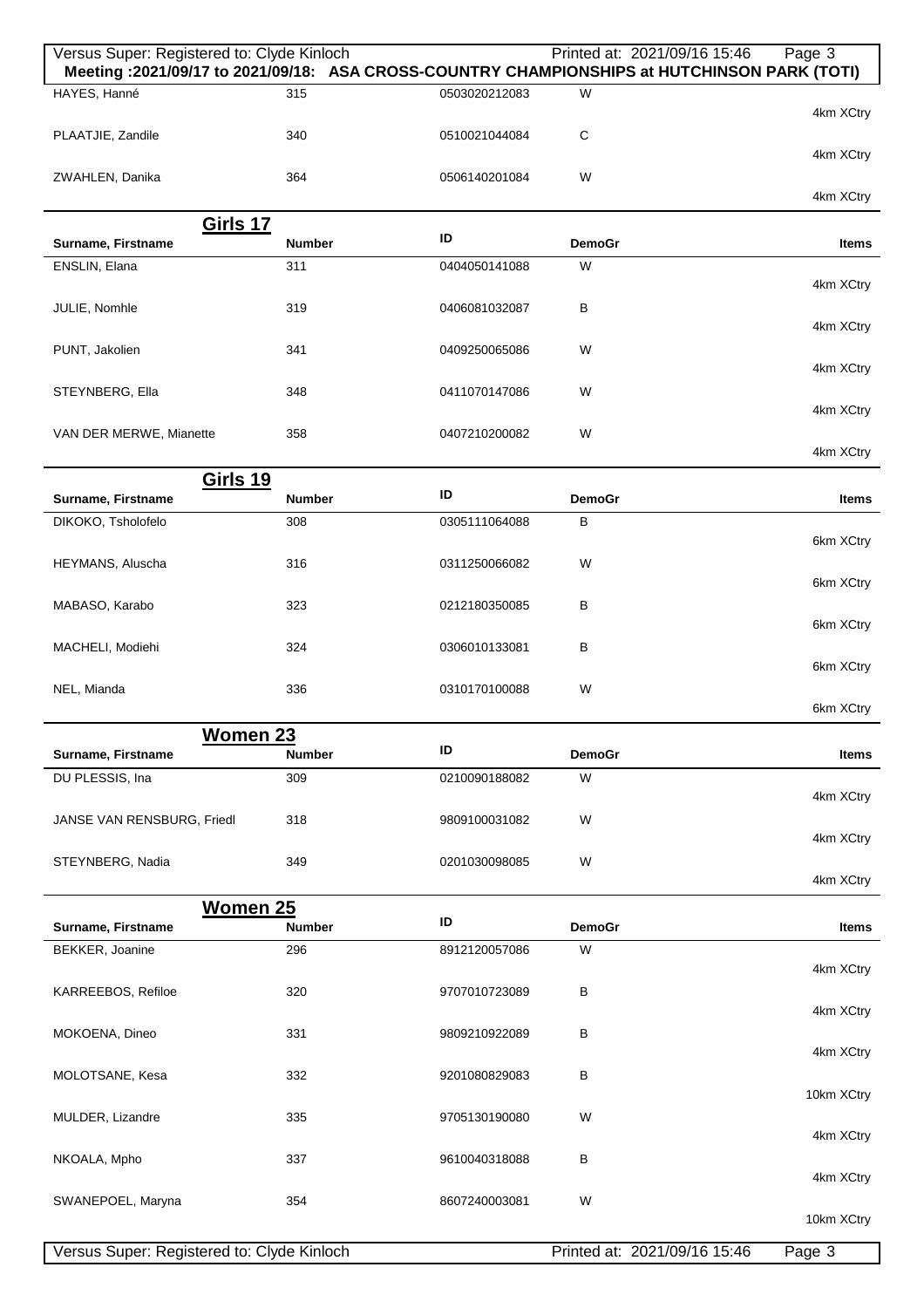|                    | Versus Super: Registered to: Clyde Kinloch |               |               | Printed at: 2021/09/16 15:46<br>Page 4<br>Meeting: 2021/09/17 to 2021/09/18: ASA CROSS-COUNTRY CHAMPIONSHIPS at HUTCHINSON PARK (TOTI) |
|--------------------|--------------------------------------------|---------------|---------------|----------------------------------------------------------------------------------------------------------------------------------------|
| VAN ZYL, Tara-Lea  | 361                                        | 9801200115089 | W             | 4km XCtry                                                                                                                              |
|                    | Women 35                                   |               |               |                                                                                                                                        |
| Surname, Firstname | <b>Number</b>                              | ID            | <b>DemoGr</b> | Items                                                                                                                                  |
| MAFANYA, Palesa    | 325                                        | 8507300193089 | B             | 4km XCtry Masters Women 35 to 49                                                                                                       |
| VAN TONDER, Este'  | 1635                                       | 8509210054088 | W             | 4km XCtry Masters Women 35 to 49                                                                                                       |
| Surname, Firstname | Women 45<br><b>Number</b>                  | ID            | <b>DemoGr</b> | <b>Items</b>                                                                                                                           |
| MOTSHABI, Pulane   | 333                                        | 7401140501085 | В             |                                                                                                                                        |
|                    |                                            |               |               | 4km XCtry Masters Women 35 to 49                                                                                                       |
| MTHOMBENI, Lindiwe | 334                                        | 7409120337080 | B             | 4km XCtry Masters Women 35 to 49                                                                                                       |
|                    | <b>Boys 08</b>                             |               |               |                                                                                                                                        |
| Surname, Firstname | <b>Number</b>                              | ID            | <b>DemoGr</b> | <b>Items</b>                                                                                                                           |
| BOTHA, Gerick      | 368                                        | 1305245962081 | W             | 1km XCtry                                                                                                                              |
| BRITZ, Gijan       | 369                                        | 1310225095084 | W             |                                                                                                                                        |
| JORDAAN, Mason     | 377                                        | 1304295965086 | W             | 1km XCtry                                                                                                                              |
|                    |                                            |               |               | 1km XCtry                                                                                                                              |
| LOOTS, Dries       | 386                                        | 1301205169080 | W             | 1km XCtry                                                                                                                              |
| WAGENAAR, Wian     | 435                                        | 1302066306084 | W             |                                                                                                                                        |
| WELDHAGEN, Deandre | 436                                        | 1301035462085 | W             | 1km XCtry                                                                                                                              |
|                    |                                            |               |               | 1km XCtry                                                                                                                              |
| Surname, Firstname | <b>Boys 09</b><br><b>Number</b>            | ID            | <b>DemoGr</b> | Items                                                                                                                                  |
| FERREIRA, Janco    | 375                                        | 1203195301089 | W             |                                                                                                                                        |
| MOTLOUNG, Tefo     | 412                                        | 1210266000086 | B             | 2km XCtry                                                                                                                              |
|                    |                                            |               |               | 2km XCtry                                                                                                                              |
| MPONDO, Itumeleng  | 415                                        | 1204155579086 | B             | 2km XCtry                                                                                                                              |
| VAN WYK, Tumelo    | 433                                        | 1201156387089 | B             |                                                                                                                                        |
|                    |                                            |               |               | 2km XCtry                                                                                                                              |
| Surname, Firstname | <b>Boys 10</b><br><b>Number</b>            | ID            | <b>DemoGr</b> | <b>Items</b>                                                                                                                           |
| BOOYSEN, Eduan     | 366                                        | 1108035397082 | W             |                                                                                                                                        |
|                    |                                            |               |               | 2km XCtry                                                                                                                              |
| CILLIERS, Ruhan    | 371                                        | 1107315271082 | W             | 2km XCtry                                                                                                                              |
| DU PLOOY, Erik     | 373                                        | 1105055198085 | W             | 2km XCtry                                                                                                                              |
| ESTERHUYSE, Jandre | 374                                        | 1103245271086 | W             |                                                                                                                                        |
| MDULI, Thembinkosi | 399                                        | 1108025549080 | B             | 2km XCtry                                                                                                                              |
|                    |                                            |               |               | 2km XCtry                                                                                                                              |
| VILJOEN, Abraham   | 434                                        | 1105185479082 | W             | 2km XCtry                                                                                                                              |
|                    |                                            |               |               |                                                                                                                                        |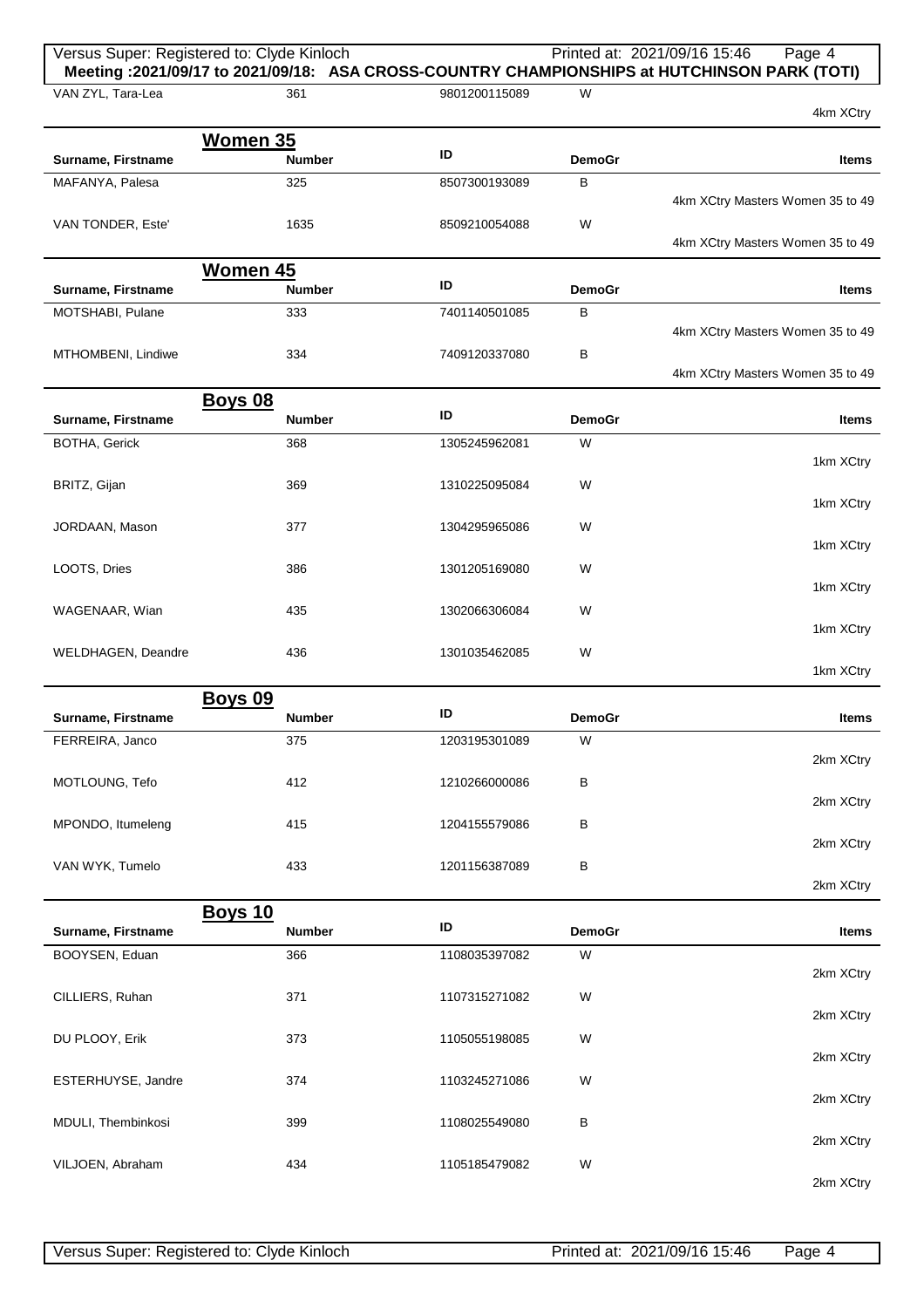|                                        | Versus Super: Registered to: Clyde Kinloch |               | Printed at: 2021/09/16 15:46 | Page 5<br>Meeting : 2021/09/17 to 2021/09/18: ASA CROSS-COUNTRY CHAMPIONSHIPS at HUTCHINSON PARK (TOTI) |
|----------------------------------------|--------------------------------------------|---------------|------------------------------|---------------------------------------------------------------------------------------------------------|
|                                        | <u>Boys 11</u>                             |               |                              |                                                                                                         |
| Surname, Firstname                     | <b>Number</b>                              | ID            | <b>DemoGr</b>                | <b>Items</b>                                                                                            |
| KHOZA, Bulelani                        | 381                                        | 1009185168085 | В                            | 3km XCtry                                                                                               |
| LESHORO, Junior                        | 383                                        | 1003316362089 | В                            |                                                                                                         |
|                                        |                                            |               |                              | 3km XCtry                                                                                               |
| MARAKILE, Orekhahlile                  | 395                                        | 1006085248082 | В                            | 3km XCtry                                                                                               |
| SECLAVE, Jaylynn                       | 427                                        | 1005055491086 | C                            |                                                                                                         |
|                                        |                                            |               |                              | 3km XCtry                                                                                               |
| <b>WESSELS, Pieter</b>                 | 437                                        | 1006145358087 | W                            | 3km XCtry                                                                                               |
|                                        | <b>Boys 12</b>                             |               |                              |                                                                                                         |
| Surname, Firstname                     | <b>Number</b>                              | ID            | <b>DemoGr</b>                | <b>Items</b>                                                                                            |
| MTHOMBENI, Katleho                     | 418                                        | 0909046011088 | В                            |                                                                                                         |
|                                        |                                            |               |                              | 3km XCtry                                                                                               |
| PIENAAR, Wian                          | 423                                        | 0901045027080 | W                            | 3km XCtry                                                                                               |
| WILSON, Manny                          | 438                                        | 0903305963089 | $\mathbf C$                  |                                                                                                         |
|                                        |                                            |               |                              | 3km XCtry                                                                                               |
| Surname, Firstname                     | <b>Boys 13</b><br><b>Number</b>            | ID            | <b>DemoGr</b>                | <b>Items</b>                                                                                            |
| MACHOLO, Wezile                        | 388                                        | 0806156444085 | В                            |                                                                                                         |
|                                        |                                            |               |                              | 4km XCtry                                                                                               |
| MADLAVO, Ezekiel                       | 389                                        | 0801296022081 | В                            | 4km XCtry                                                                                               |
| MADONDO, Relebohile                    | 391                                        | 0808135345086 | В                            |                                                                                                         |
|                                        |                                            |               |                              | 4km XCtry                                                                                               |
| MAHLEHLE, Thapelo                      | 392                                        | 0803196516083 | В                            | 4km XCtry                                                                                               |
| MASIKANE, Tshepo                       | 396                                        | 0806225120088 | В                            |                                                                                                         |
|                                        |                                            |               |                              | 4km XCtry                                                                                               |
|                                        | <b>Boys 14</b>                             | ID            |                              |                                                                                                         |
| Surname, Firstname<br>BOSSERT, Gerhard | <b>Number</b><br>367                       | 0707125492082 | <b>DemoGr</b><br>W           | <b>Items</b>                                                                                            |
|                                        |                                            |               |                              | 4km XCtry                                                                                               |
| MOSIA, Tshepiso                        | 410                                        | 0709195729088 | В                            |                                                                                                         |
| MPANYANE, Kamogelo                     | 413                                        | 0705215061080 | в                            | 4km XCtry                                                                                               |
|                                        |                                            |               |                              | 4km XCtry                                                                                               |
| MPHATSENG, Mmatli                      | 414                                        | 0701156669080 | в                            |                                                                                                         |
|                                        |                                            |               |                              | 4km XCtry                                                                                               |
| SEGOLA, Sabelo                         | 428                                        | 0702216455080 | В                            | 4km XCtry                                                                                               |
|                                        | <b>Boys 15</b>                             |               |                              |                                                                                                         |
| Surname, Firstname                     | <b>Number</b>                              | ID            | <b>DemoGr</b>                | <b>Items</b>                                                                                            |
| KGASAPANE, Thabiso                     | 378                                        | 0609065433086 | В                            | 4km XCtry                                                                                               |
| KHATE, Khulani                         | 379                                        | 0601145788084 | в                            |                                                                                                         |
|                                        |                                            |               |                              | 4km XCtry                                                                                               |
| MONAHENG, Mojalefa                     | 408                                        | 0605055064089 | в                            | 4km XCtry                                                                                               |
| MOTAUNG, Thabang                       | 411                                        | 0602046533082 | В                            |                                                                                                         |
|                                        |                                            |               |                              | 4km XCtry                                                                                               |
|                                        | Versus Super: Registered to: Clyde Kinloch |               | Printed at: 2021/09/16 15:46 | Page 5                                                                                                  |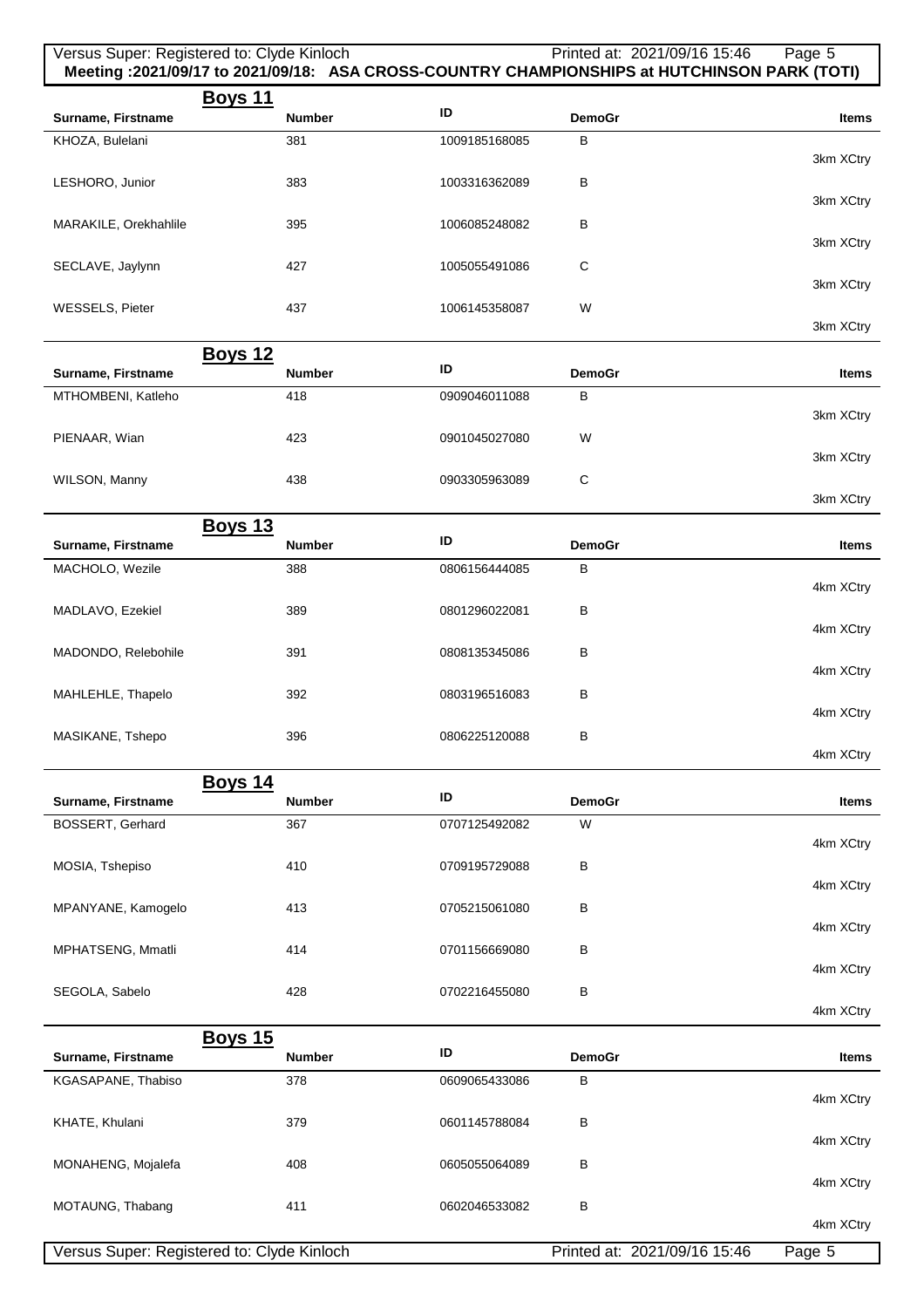| Versus Super: Registered to: Clyde Kinloch |                                 |               | Printed at: 2021/09/16 15:46 | Page 6<br>Meeting :2021/09/17 to 2021/09/18: ASA CROSS-COUNTRY CHAMPIONSHIPS at HUTCHINSON PARK (TOTI) |
|--------------------------------------------|---------------------------------|---------------|------------------------------|--------------------------------------------------------------------------------------------------------|
| SEBOTSA, Khotso                            | 426                             | 0605176549082 | в                            | 4km XCtry                                                                                              |
| TEKANE, Retshepile                         | 431                             | 0608066247081 | в                            |                                                                                                        |
|                                            |                                 |               |                              | 4km XCtry                                                                                              |
| Surname, Firstname                         | <b>Boys 16</b><br><b>Number</b> | ID            | <b>DemoGr</b>                | Items                                                                                                  |
| LETSHABO, Omphile                          | 384                             | 0505135222089 | B                            |                                                                                                        |
| LOBELO, Amogelang                          | 385                             | 0501085187083 | В                            | 6km XCtry                                                                                              |
|                                            |                                 |               |                              | 6km XCtry                                                                                              |
| MBELE, Kamohelo                            | 398                             | 0503155299087 | B                            | 6km XCtry                                                                                              |
| MORE, Tumisang                             | 409                             | 0506175399083 | В                            | 6km XCtry                                                                                              |
| RAMATSEBE, Lehlohonolo                     | 424                             | 0507185578089 | B                            |                                                                                                        |
| RAMOKOPU, Reatlehile                       | 425                             | 0502135400088 | B                            | 6km XCtry                                                                                              |
|                                            |                                 |               |                              | 6km XCtry                                                                                              |
| Surname, Firstname                         | <b>Boys 17</b><br>Number        | ID            | <b>DemoGr</b>                | Items                                                                                                  |
| KHOSA, Vukosi                              | 380                             | 0404175440084 | B                            |                                                                                                        |
|                                            |                                 |               |                              | 6km XCtry                                                                                              |
| MADONA, Nkata                              | 390                             | 0411216734087 | В                            | 6km XCtry                                                                                              |
| MOHLOMI, Molifi                            | 403                             | 0401195939087 | В                            | 6km XCtry                                                                                              |
| NONE, Paballo                              | 420                             | 0407045976088 | В                            |                                                                                                        |
| ORROCK, Robert                             | 422                             | 0402055064081 | W                            | 6km XCtry                                                                                              |
|                                            |                                 |               |                              | 6km XCtry                                                                                              |
| Surname, Firstname                         | <b>Boys 19</b><br><b>Number</b> | ID            | <b>DemoGr</b>                | <b>Items</b>                                                                                           |
| GEELBOOI, Kondile                          | 376                             | 0306235674083 | C                            |                                                                                                        |
|                                            |                                 |               |                              | 8km XCtry                                                                                              |
| LUPONDO, Moeketsi                          | 387                             | 0201226324089 | B                            | 8km XCtry                                                                                              |
| MOKHELELE, Patrick                         | 404                             | 0302066102088 | В                            | 8km XCtry                                                                                              |
| MOKHOTHO, Rethabile                        | 405                             | 0205085467087 | B                            |                                                                                                        |
|                                            |                                 |               |                              | 8km XCtry                                                                                              |
| MOKONE, Thabang                            | 406                             | 0312036028081 | В                            | 8km XCtry                                                                                              |
| MOLOKE, Tshediso                           | 407                             | 0303286251085 | B                            | 8km XCtry                                                                                              |
|                                            | <b>Men 23</b>                   |               |                              |                                                                                                        |
| Surname, Firstname                         | <b>Number</b>                   | ID            | <b>DemoGr</b>                | Items                                                                                                  |
| BAAIPANEE, Ghurswund                       | 365                             | 0002035108089 | C                            | 4km XCtry                                                                                              |
| CHOU, Pule                                 | 370                             | 9911105326085 | B                            | 4km XCtry                                                                                              |
| MAKEPE, Kelebohile                         | 393                             | 0012255272085 | в                            |                                                                                                        |
|                                            |                                 |               |                              | 4km XCtry                                                                                              |
| MAZINYO, Tshidiso                          | 397                             | 0111095862089 | B                            | 4km XCtry                                                                                              |
| Versus Super: Registered to: Clyde Kinloch |                                 |               | Printed at: 2021/09/16 15:46 | Page 6                                                                                                 |